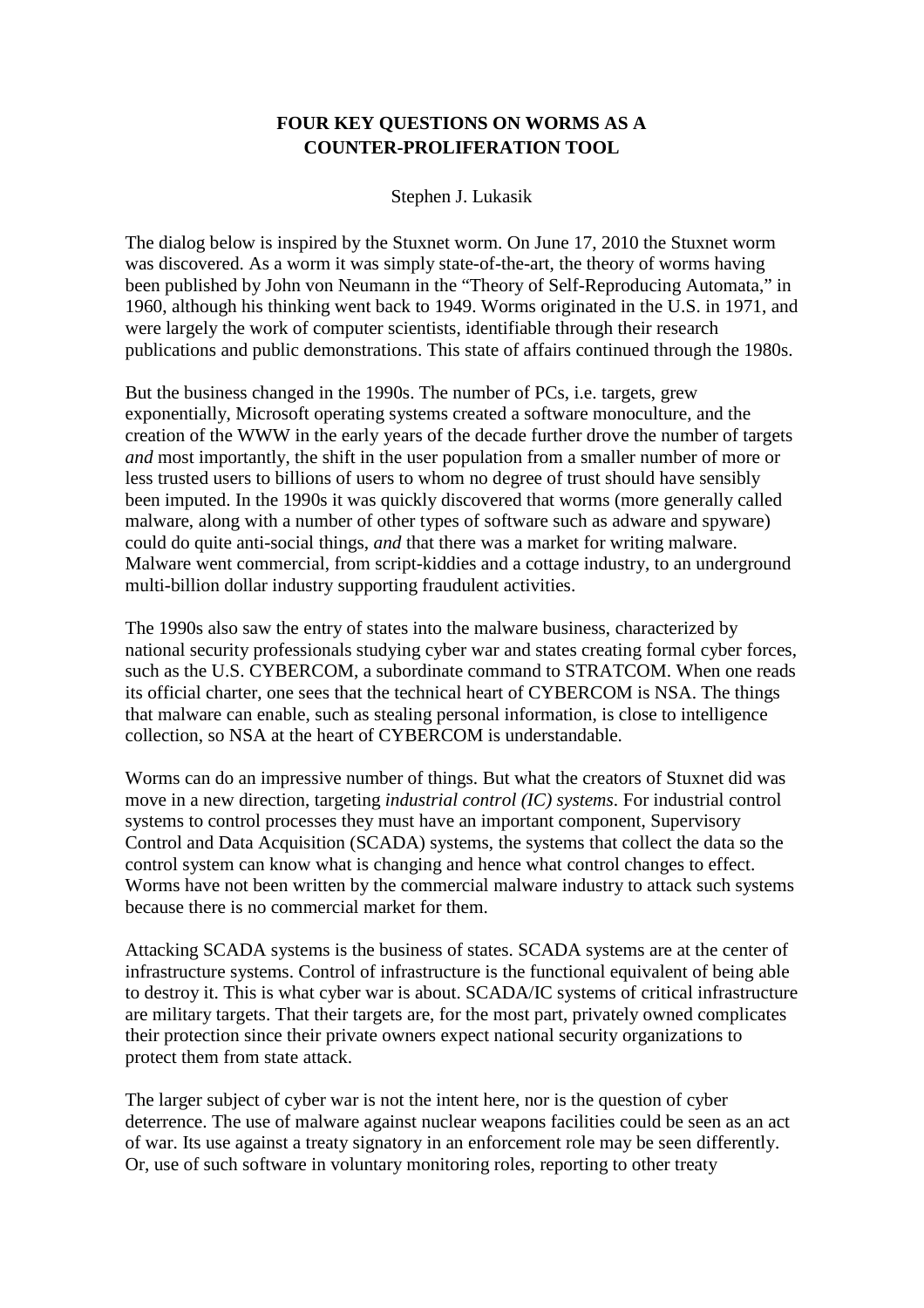signatories in real-time, could be a useful addition to inspection protocols. There would be a number of technical issues relating to data integrity and the provision for its secure and reliable transmission to clarify. Instead the focus here is on the narrower subject of the *feasibility* of the use of worms in a non-cooperative mode to intervene in the control of a state's nuclear weapon production facilities. If they are not feasible, we save ourselves the time of analyzing non-issues.

To surface the central issues, consider the following dialog:

Q: Is such a thing feasible?

A: That is what Stuxnet did to the Iranian enrichment facility at Natanz. And Stuxnet worked first time out of the box. While not perfectly, it was an effective demonstration of the feasibility of foreign access, through malware technology, to the computers that control the enrichment process, an otherwise difficult penetration target and a dangerous target for the use of force.

Q: Why the hedge about "not perfectly?" What did not work?

A: The characteristic of the net that got Stuxnet into Natanz made it easy for Stuxnet to get into other Seimen's software-dependent facilities as well. Consequently Stuxnet spread too far too fast, making it inevitable it would be discovered. Since Stuxnet was supposed to stay hidden and do its work over a period of years, its impact was limited to the destruction of some thousand Iranian centrifuges

Q: So does this mean worms are feasible but not reliable?

## A: Not clear. That leads to **Key Question #1. Can one construct a stealthy SCADA/IC attack worm that is not a blunderbuss, but like a silenced sniper rifle?**

Q: What is your opinion?

A: The first of anything rarely achieves its theoretical maximum performance. Remember Moore's law. Information technology changes rapidly. Eighteen months is a big deal. The technical challenge is to get the worm into the target computers and have it function without being detected. An enrichment cascade that is connected, directly or indirectly to the global communications network is easier to get into than one that is not. Absent such a connection, as was, presumably the case, with Stuxnet in Iran, the more problematic is the issue.

Nevertheless, the counter proliferator may still have opportunities: insiders, vendor supply chains, and RF techniques come to mind. No technique is guaranteed. The less watchful the proliferator, the more often the penetration can be attempted without penalty to the counter-proliferator. Nanotechnology employed for penetration devices can possibly be useful.

Q: But even if you do create a stealthy worm, won't the target nation eventually wise up from the fact that it has a production facility that has little or no output?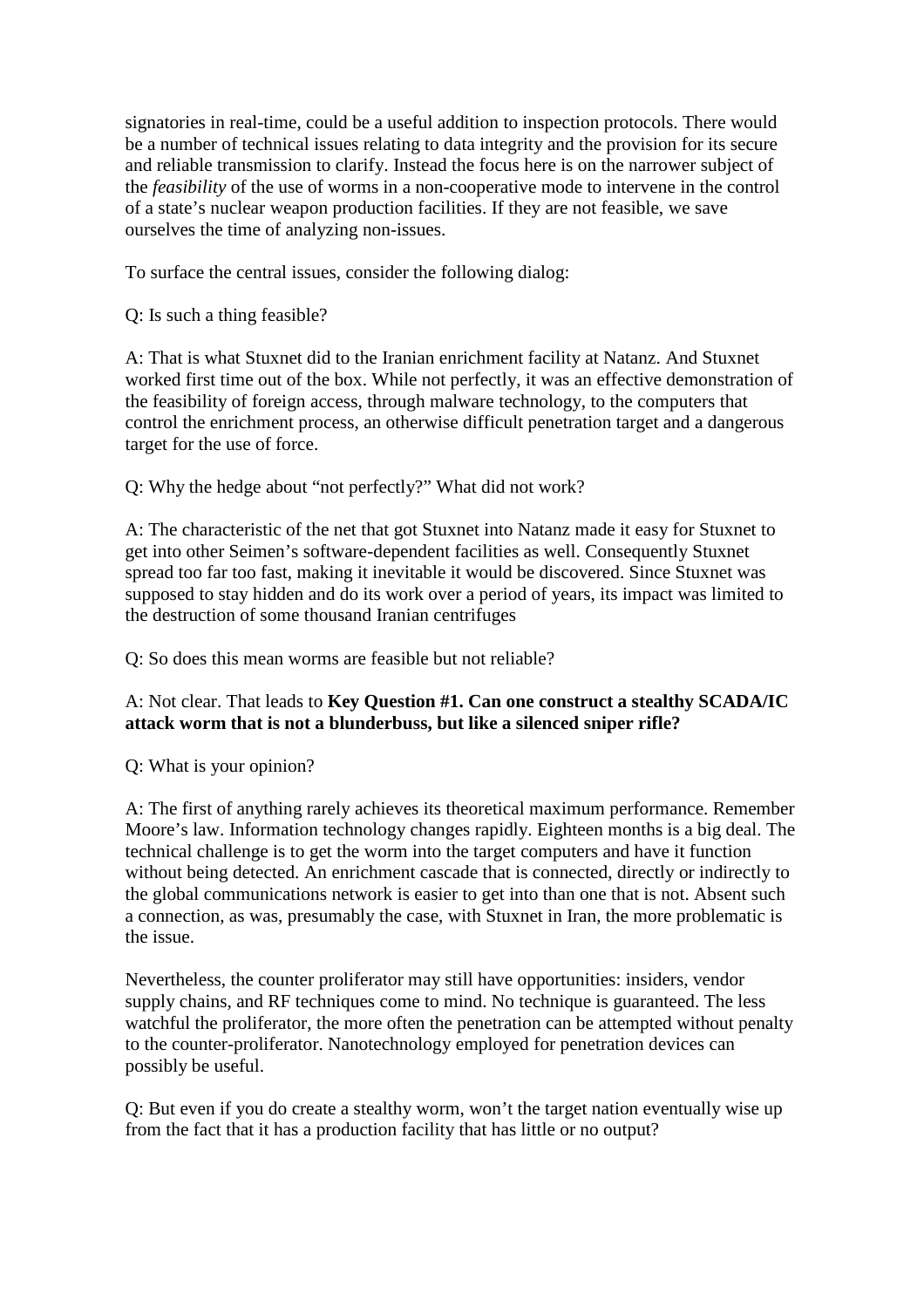A: Yes, but what is the target nation to do? It can start over, writing all the control software itself, and maybe redesigning its centrifuges so the worm writer does not have enough information to know how they operate. No legacy software can be relied on. This would be an expensive and time-consuming effort, because it is not only the control system, but all the supporting software infrastructure down to new printer drivers, compilers, and spreadsheets. The proliferator will recognize he must be good at detecting worms. This is the essence of information technology, hardware and software. It changes rapidly. The attacker has to develop better and better worms and the defender has to develop better and better worm detectors. It is a dynamic resource battle over work factor, just as in cryptography. This leads to **Key Question #2. How much resource can the proliferator put into defense vs. how much resource can the counter-proliferator put into offense?** 

Q: OK, so sometimes the proliferator is ahead and sometimes the counter-proliferator is ahead. Is this just a software arms race?

A: Yes. Welcome to the real world. But return to the time issue mentioned above. Suppose this seesaw battle goes on with the proliferator having a hard time getting ahead, or keeping up, or breaking out. The counter-proliferator buys time. This leads to **Key Question #3. What is the time worth? Is it enough to allow other political tools to be brought to bear on the proliferator?** 

Q: I see that, but it is a bit of a let-down. Worms do not have a potential as silver bullets?

A: Like all technology, there is always the risk of failure, unintended consequences, a newer hotter biscuit. Cyber tools can be part of a counter-proliferation program, presumably international in scope. Worms are cost-imposing tools, where the cost is the cost of cyber defense, the cost of redesign of processes, and the cost of windows of opportunity.

Q: I'm discouraged because it does not look like Stuxnet is going to help me with Iran. We tried it and it did not stop them in their tracks. Now they know about our capabilities. We have lost the advantage of surprise. Iran has formed a Cyber Police Force to make it tougher for us in the future. The counter-proliferator has to start over, this time making stealthy worms, and get them into closed areas that will be even harder to penetrate in the future. So is thus just another technology dream to be revisited in ten years?

A: The situation not quite that bad, but it is good that you recognize the problems and see what the key questions are if you are to avail yourself of the cyber tool. We saw in the Cold War there were major technology and strategic posture changes between 1949 and 1989. The offense–defense balance changed but never in a direction that overwhelmingly favored one side. Political confidence building measures were adopted and inspection procedures to enforce agreements established.

There is, however, a difference between halting a well-advanced program and controlling one just starting. The Iranian program goes back to the Shah, and Iran has maintained a steady course to nuclear weapons. Iran will not be the last proliferator. Worms to attack nuclear infrastructure are a tool under development. The state of the Iranian program provides a incentive to develop cyber attack technology, one that is ultimately defensive in nature. Since the U.S., and the rest of the world, needs an overwhelming good reason